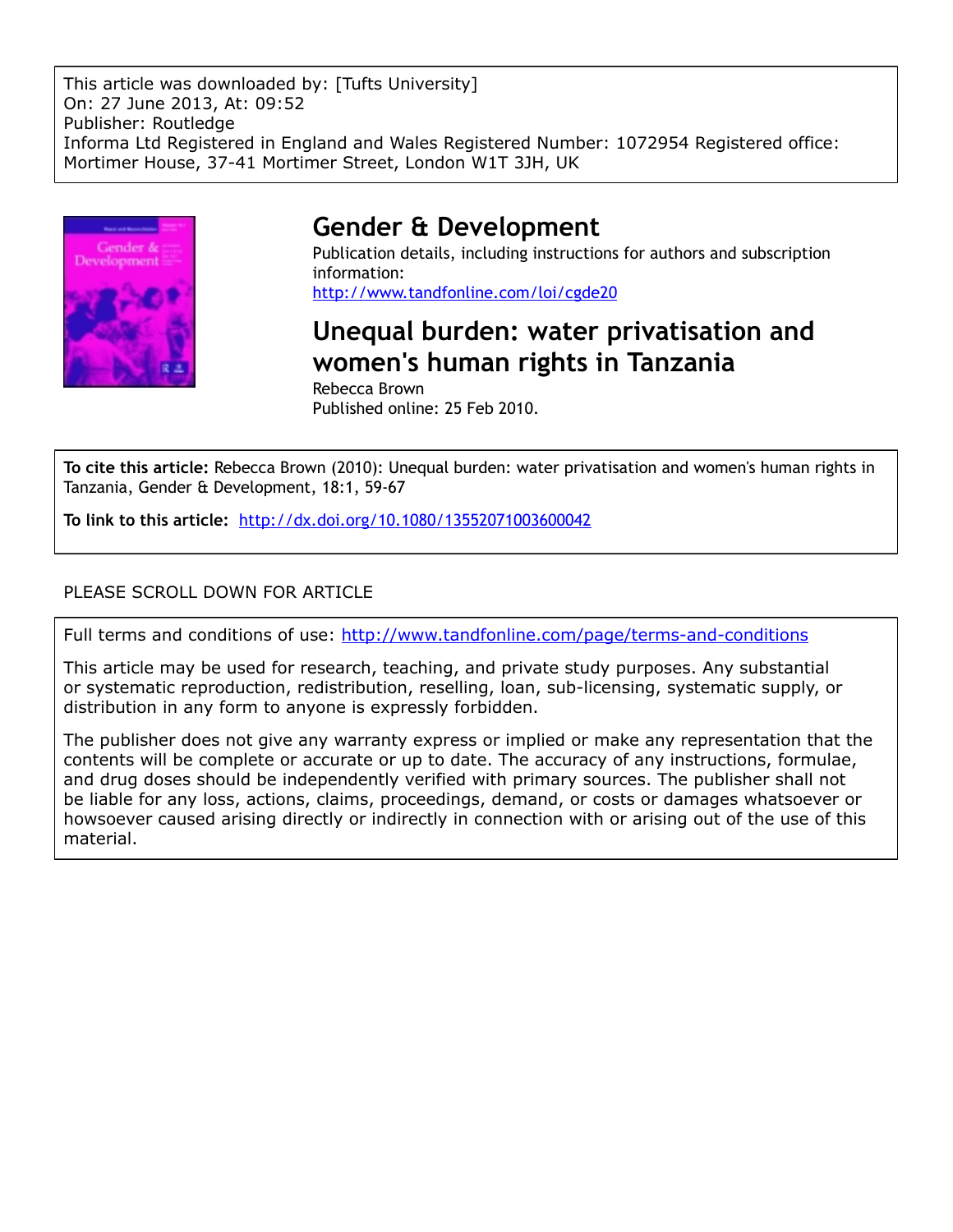# Unequal burden: water privatisation and women's human rights in Tanzania

Rebecca Brown

Access to water is a critical component in advancing the human rights of women. Although privatisation of water services continues to be pushed by donors such as The World Bank, the available information shows that privatisations are not increasing access to water for poor women. This paper examines the human right to water and why this right is critical for women and girls. It then discusses privatisation, and the tension between contractual obligations and respect for human rights. Finally, it explores some strategies and successes from women's involvement in the struggle against water privatisation in Tanzania.

Key words: water; privatisation; Tanzania; women; human rights; equality

#### Introduction

In Tanzania, as in many other countries, women function within a system of structural and gender-based inequality, in which they are responsible for ensuring available water for the cooking, cleaning, bathing and other needs of the household. Lack of implementation of the right to water has a disproportionate impact on women because they are 'the ones who generally have to fill in when the state abdicates its ... social service responsibilities' (Yamin 2005, 1233).

Access to water is widely understood to be an independent and fundamental human right, as well as a necessary precondition for the right to life and enjoyment of all other human rights. The human right to water is recognised in the Convention on the Elimination of All Forms of Discrimination against Women, the Convention on Persons with Disabilities, and the Convention on the Rights of the Child. It has also been recognised by the Committee on Economic, Social and Cultural Rights, and in the Right to an Adequate Living in the International Covenant on Economic, Social and Cultural Rights. It is thought that the original drafters of the Universal Declaration of Human Rights did not include water in their provision on the right to an adequate living, because water, like air, was so obviously necessary for life itself, and the enjoyment of other human rights, that it did not need mentioning (Gleick 2007).

59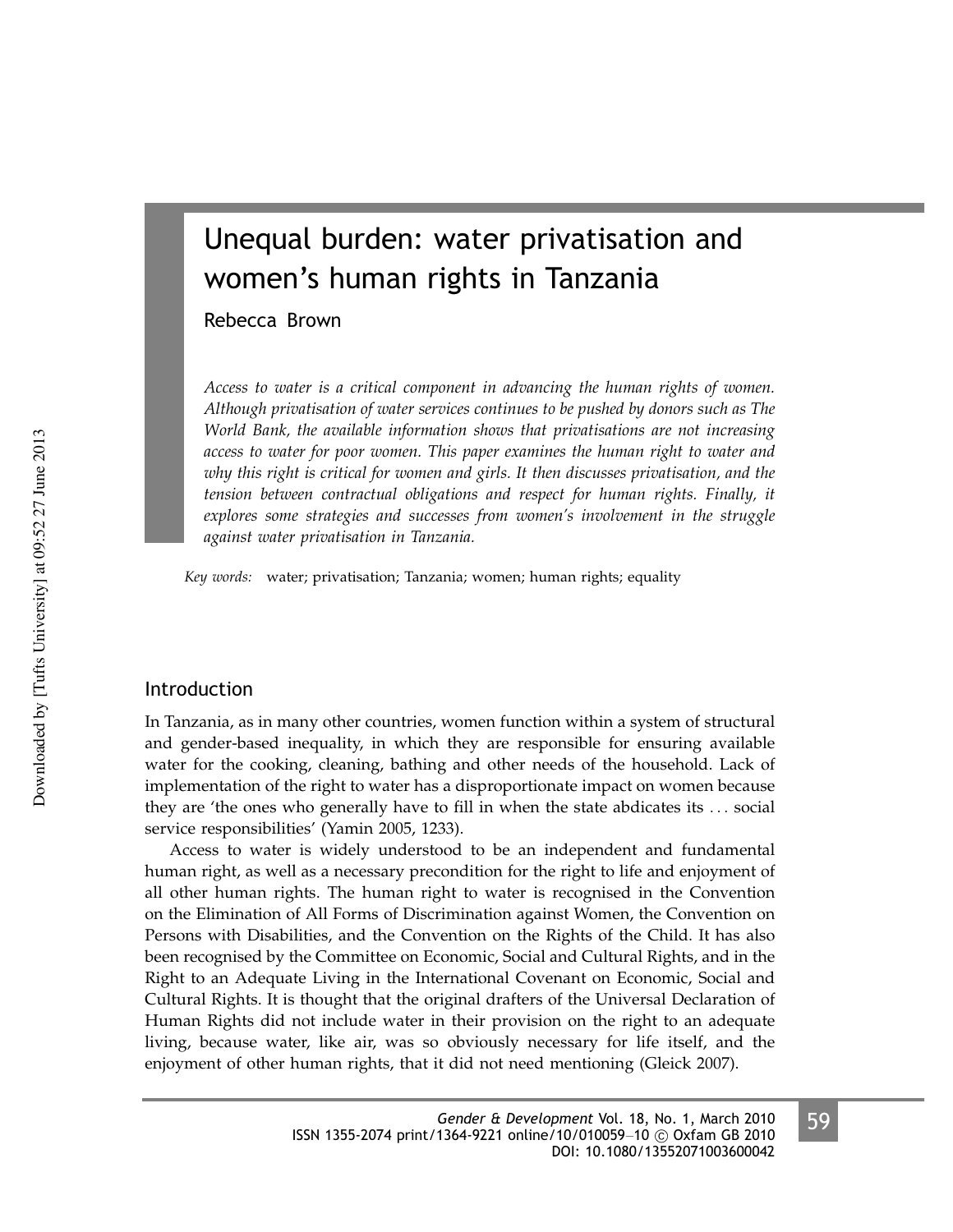National constitutions and court decisions from around the world increasingly recognise access to water as a fundamental human right. South Africa, Ecuador, Bolivia, Gambia, Uruguay and others have included the human right to water in their constitutions. The Indian courts have determined that although the right to water is not included in the constitution, it must be protected, as fundamental to the right to life (Attakoya v. Union of India 1990; Mehta v. Union of India 2004).

Implementing the right to water requires meeting the standards of quality (safe and acceptable), accessibility (within a reasonable distance and affordable) and availability (sufficient quantity without interruption). States are responsible for respecting, protecting, and fulfilling all human rights, including the right water (Committee on Economic, Social and Cultural Rights [CESCR] 2003). Respecting the right to water requires governments to refrain from actions that undermine enjoyment of the right, such as polluting water sources or engaging in forced evictions. Protecting the right to water requires the state to ensure non-state actors, including private water providers, do not take any actions that undermine the enjoyment of the right to water; an obligation that is especially relevant to this article.

Fulfilling the right to water requires the state to take affirmative steps to improve the safety, accessibility and affordability of water for all (Gorsboth 2005). In addition, the right to water must be implemented on a basis of non-discrimination, ensuring the needs of the most vulnerable communities are prioritised. States must take steps such as adopting legislation and creating a national water strategy, realising the right to water on a continuously progressive basis with maximum available resources until it is fully enjoyed by all. However, states must also ensure minimum essential levels of water are available to all in the process of improving access, safety and affordability until the right is fully realised (CESCR 2003).

#### The privatisation of water in Tanzania

Tanzania is legally obligated to recognise and implement the right to water as a state party to all of the legal mechanisms mentioned previously, with the exception of the Disability Convention. In Tanzania, the need for implementation of the human right to water is acute. In comparison to other countries in sub-Saharan Africa, Tanzania is below the average of 59 per cent overall access, and has the lowest level of access in the East Africa sub-region (World Health Organization [WHO] 2009).

The average Tanzanian survives on less than 50 litres of water per person, per day, which the WHO has said is the minimum to meet basic needs and dignity (WHO 2004). As of 2006, 46 per cent of those Tanzanians living in rural areas, and 81 per cent in urban areas, have access to an improved water source (WHO 2009). Although these numbers might seem promising, if data-mapping changes between 1990 and 2006 are compared, the general trend shows improvement in rural access  $-$  from 39 per cent to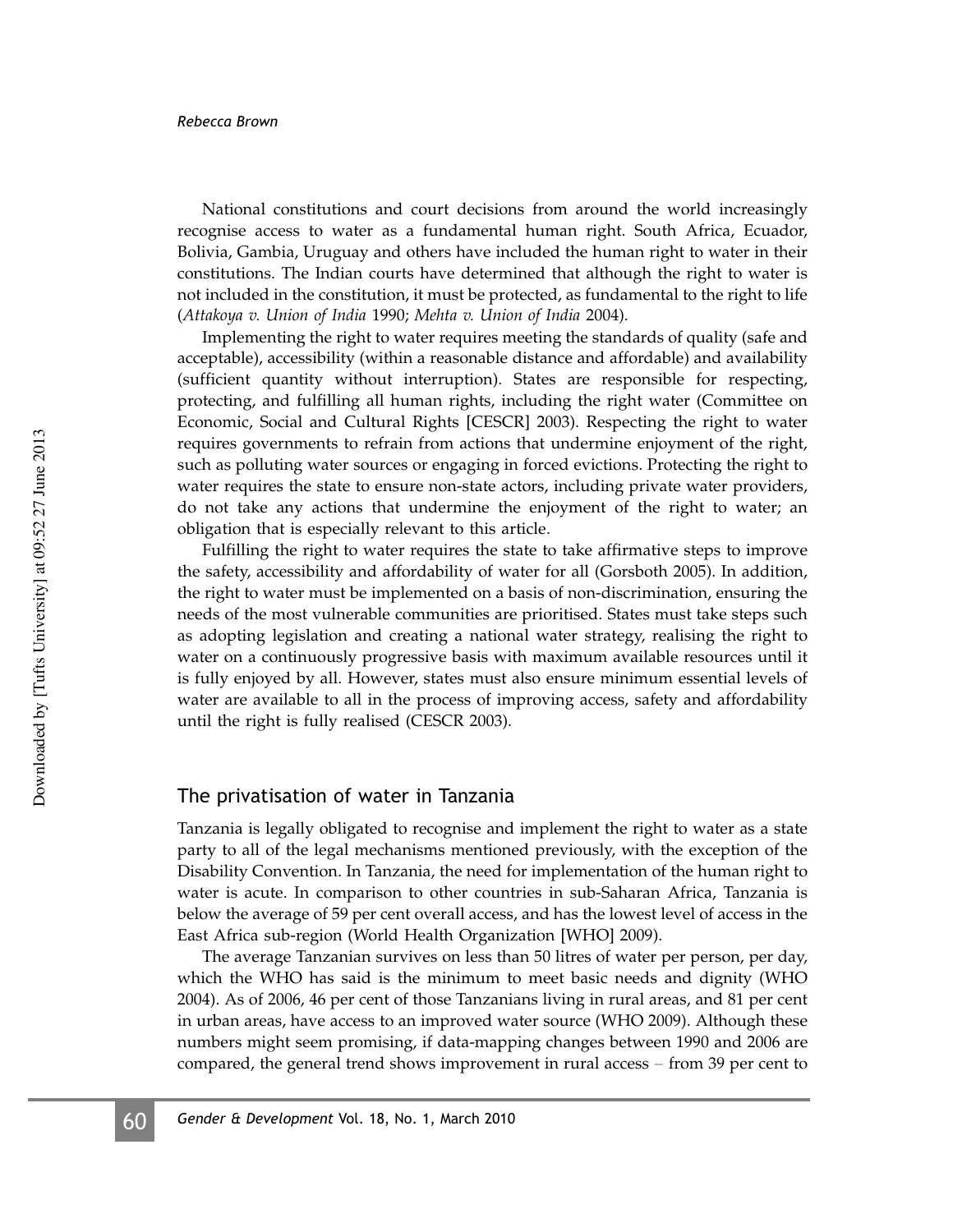46 per cent. In contrast, in the urban areas, there has been a decline  $-$  from 90 per cent to 81 per cent.

In Tanzania and around the world, the problem is not water supply, but lack of access (United Nations [UN] 2003; Department for International Development 2001). Changing this would mean a shift in the approach of policymakers. Water continues to be prioritised for those most able to pay, or for industrial use and other incomegenerating activities, which privileges male users. Women's voices have been marginalised, while economic and political elites, with a disproportionate influence on global economic policymaking, have favoured the neo-liberal approach of privatisation and deregulation (Khosla and Pearl 2003). This has led to water provision being seen more as a vehicle for profit than as a vital service for human survival, fulfilment of state obligations and the realisation of human rights.

The understanding of water as a commodity underpins the privatisation of water resources and delivery systems. The commoditisation of resources such as water inevitably leads to the imposition of schemes to recover the full cost of provision, and where possible to ensure a profit. Full-cost-recovery is an effort to cover all costs of water provision, and to meet profit targets. It has resulted in significant reductions in subsidies and cross-subsidies. Higher tariffs are charged to users who exceed prescribed amounts, and this excess income can be used to offset the amounts owed by users on low or no income (UN 2003). However, under cost-recovery schemes, even when the concept of affordability is integrated, inequities in access persist, both between rural and urban populations and along class lines. There is also no protection for those who cannot afford water even at reduced prices, which perpetuates the inequalities already experienced by the most marginalised groups (Bluemel 2004).

Access to water in rural communities has lagged behind urban improvements, and little if any effort has been made to improve access for poor rural women. As of 2005, 80 per cent of the population of Tanzania lives in rural areas. Studies from rural areas of Tanzania show a much lower rate of water consumption than in urban areas, which is a direct consequence of affordability and distance required to collect water (Tanzanian Gender Networking Programme [TGNP] 2005b). Consumption plummets even further during the dry seasons, where in many regions women are walking four to seven hours a day to collect water or are resorting to unimproved sources nearer to home. Making matters worse for women, in a number of cases where new boreholes have been dug or water schemes developed, water use has been prioritised for brickmaking or agricultural activities, supporting men's ability to generate income, but undermining women's access to clean water near to the home, which would then liberate them to engage in income-generating activities as well (TGNP 2005b).

In urban areas, water schemes have largely been targeted in areas of 'demand'. Demand, however, is not based on need; rather, it is based on the ability to contribute capital costs, as well as the ability to cover user-fees (TGNP 2005b). One 2004 study cited that so far, 98 per cent of the spending on water in Dar Es Salaam had gone to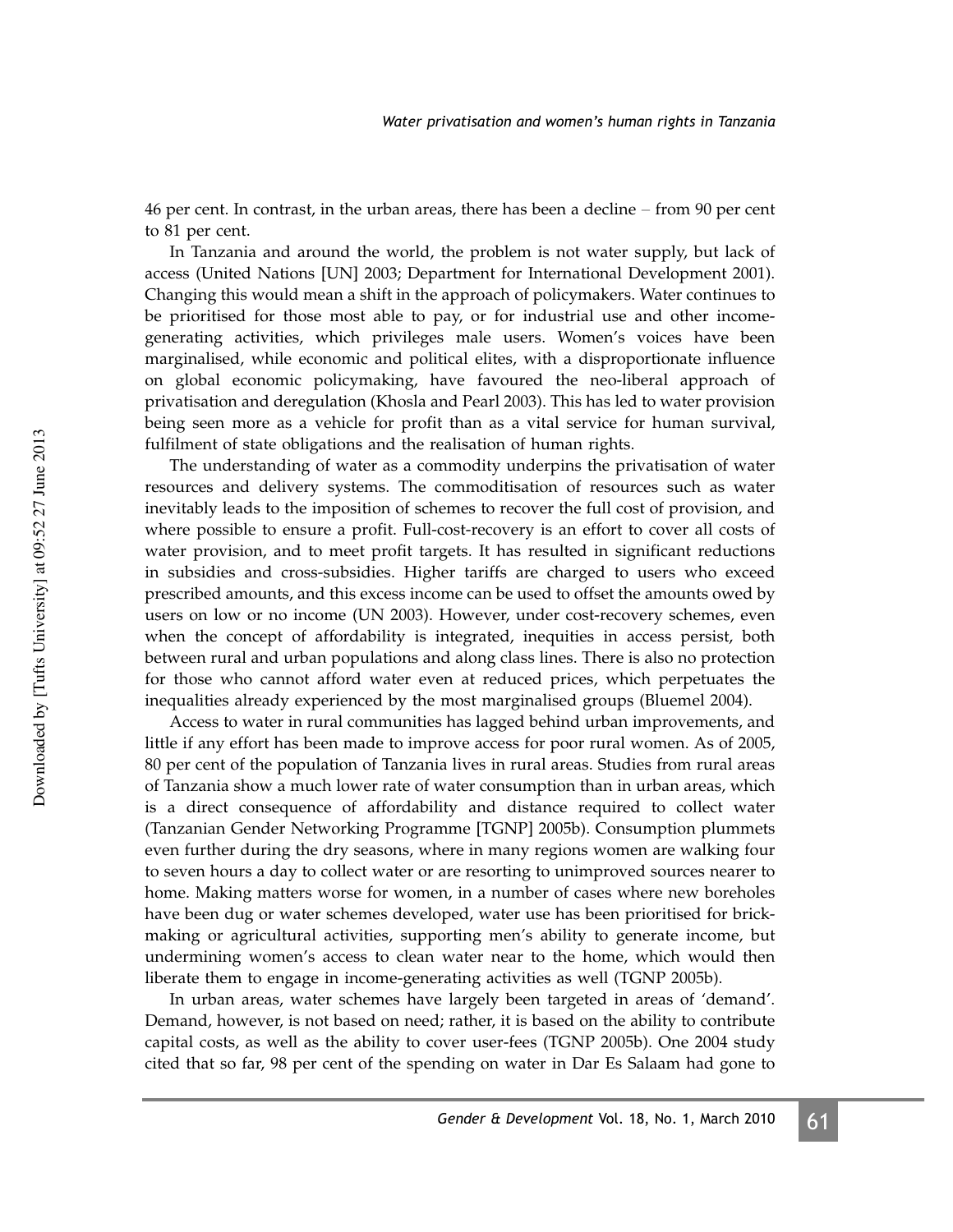improving access for the wealthiest 20 per cent of the population (Action Aid 2004). Lack of access to water has led to an increase in numbers of private water vendors, whose services also divide along class lines. Those able to invest in a large amount of water at one time, and who own storage tanks, can purchase good-quality water from private boreholes, for Tshs 1–5 (Tanzanian shillings) per litre, which is less than US\$0.01 per litre. However, the poorer members of the community are left purchasing 20-l containers from street vendors of often dubious quality, and for higher rates per litre, especially in the dry season (TGNP 2005b).

A 15-year study of the impacts of water privatisation schemes in developing countries points to the inherent problem of using a business model to address poverty. Under the current global economic structure, poorer countries are considered higher risks for loans, making capital (owing to high interest rates) more expensive for investments. Higher costs of capital result in higher tariff rates for users, so that the private company may recover costs and still make a profit. This results in poor people paying more for basic services, reinforcing their poverty. In fact, the extensive list of failed water privatisation ventures to date illustrates the inappropriateness of this model in providing water. The list currently includes 17 countries, and in the last decade at least 12 cases have been brought against governments in relation to access to water in The World Bank's arbitration tribunal, the International Center for the Settlement of Investment Disputes (Peterson 2009).

Governments have come under international pressure to privatise water supplies. Following the original structural adjustment programme implemented by The World Bank between 1984–1990, in the late 1990s the government of Tanzania came under pressure to privatise the municipal water service provider, Dar Es Salaam Water and Sewerage Authority (DAWASA). Debt relief under the Heavily Indebted Poor Countries initiative was also conditional on privatisation of DAWASA (Action Aid 2004). Only one bid for the water concession contract was received, from a consortium of British (Biwater), German (Gauff) and Tanzanian (Superdoll) companies, which was known as City Water. Of the US\$164.6 million needed to complete the contract, City Water only agreed to invest US\$8.5 million. The rest was to be raised through public funds. By 2003, only 4 per cent of households had a direct connection to water supply, and there was tremendous waste in the delivery system (World Development Movement 2005). The government of Tanzania alleged that after only two years the water services in Dar Es Salaam had worsened, and that City Water had failed to fulfil numerous terms of the contract.

Residents of Dar Es Salaam began complaining of rising prices, while water connections became intermittent, leaving them to pay for water they weren't getting, and then having to pay for water from street vendors; correspondingly non-payment of services rose. In an attempt to recover unpaid fees, City Water took the drastic step of disconnecting entire communities from water supply (World Development Movement 2005). City Water claimed that inaccurate information from the Tanzanian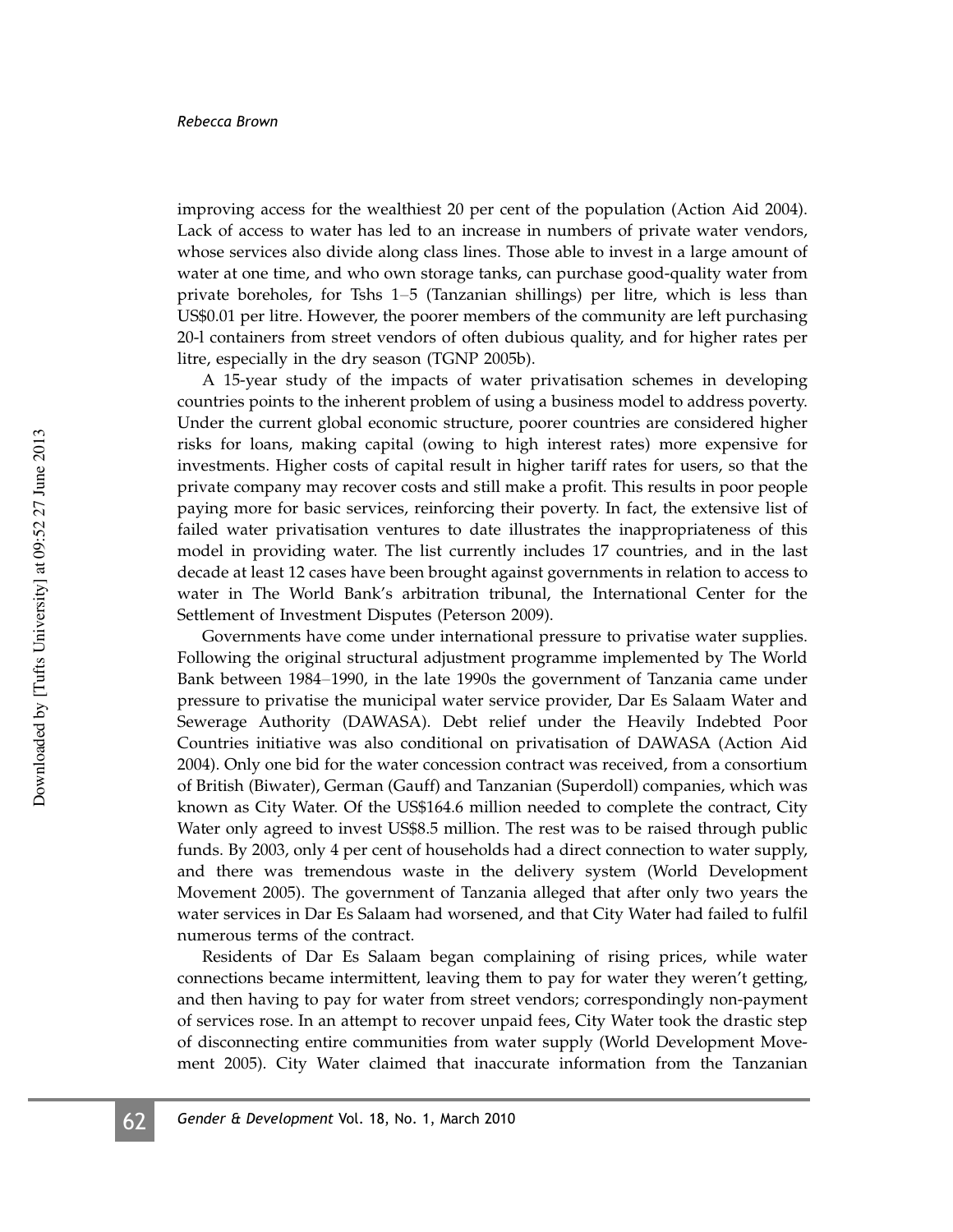government had been given regarding the number of available customers, and the extent of damage to the service lines, as the reason for the poor service delivery. In 2005, after months of negotiations and the continuing deterioration of water services, the government of Tanzania terminated the contract with City Water, and a publicly owned water and sewage provider, Dar Es Salaam Water and Sewerage Corporation (DAWASCO), took over City Water's operations. As a result of the termination of the contract, City Water initiated a claim with the International Centre for Settlement of Investment Disputes, the arbitration tribunal of The World Bank (Lawyers' Environmental Action Team et al. 2006).

#### Women in Tanzania respond

Civil society organisations in Tanzania have spoken out against water privatisation and its impact on human rights  $-$  and especially on the human rights of women. In response to the tribunal case, several Tanzanian non-government organisations (NGOs) raised important arguments as to why using the business model and private investment to supply water is inappropriate. They highlighted the common practice of contract renegotiation, in which companies bid low on contracts without investigating the actual costs, and then claim lack of adequate information and demand renegotiation of the contract. They claimed this strategy is increasingly being used by private water investors, and that this is especially inappropriate in severely poor countries where people's health and lives will be directly threatened by poor performance (Lawyers' Environmental Action Team et al. 2006). Also, in light of Tanzania's obligations under international human rights law, the decrepit water system and lack of access to safe, sufficient and affordable water put the state in a position of violating their international legal obligations on the right to water.

Tanzanian women's rights groups have also highlighted specifically gendered impacts of a lack of access to water, such as the HIV/AIDS crisis. Under Tanzania's policy of home-based care for HIV/AIDS sufferers, women are increasingly burdened with the care of family members infected with HIV/AIDS. Caring for a person suffering with HIV/AIDS is very water-intensive and often, because of the high rates of infection in Tanzania (overall infection rates are at 6.5%, with rates as high as 19% in urban areas), there can be more than one person per household to be attended to (International Center for AIDS Care and Treatment Programs 2009). The TGNP undertook a study to explore the impacts of home-based care for HIV/AIDS sufferers on women, and found that of the 40 households they surveyed, 31 stated that their need for water greatly increased. Of these 40 households, 35 of the primary caregivers were women. Some households stated they now spent twice as much time collecting water, that they sometimes had to ask other relatives to help with the water collection, and that at times there was not enough water available because so many households in the community needed extra water to take care of their sick relatives. One household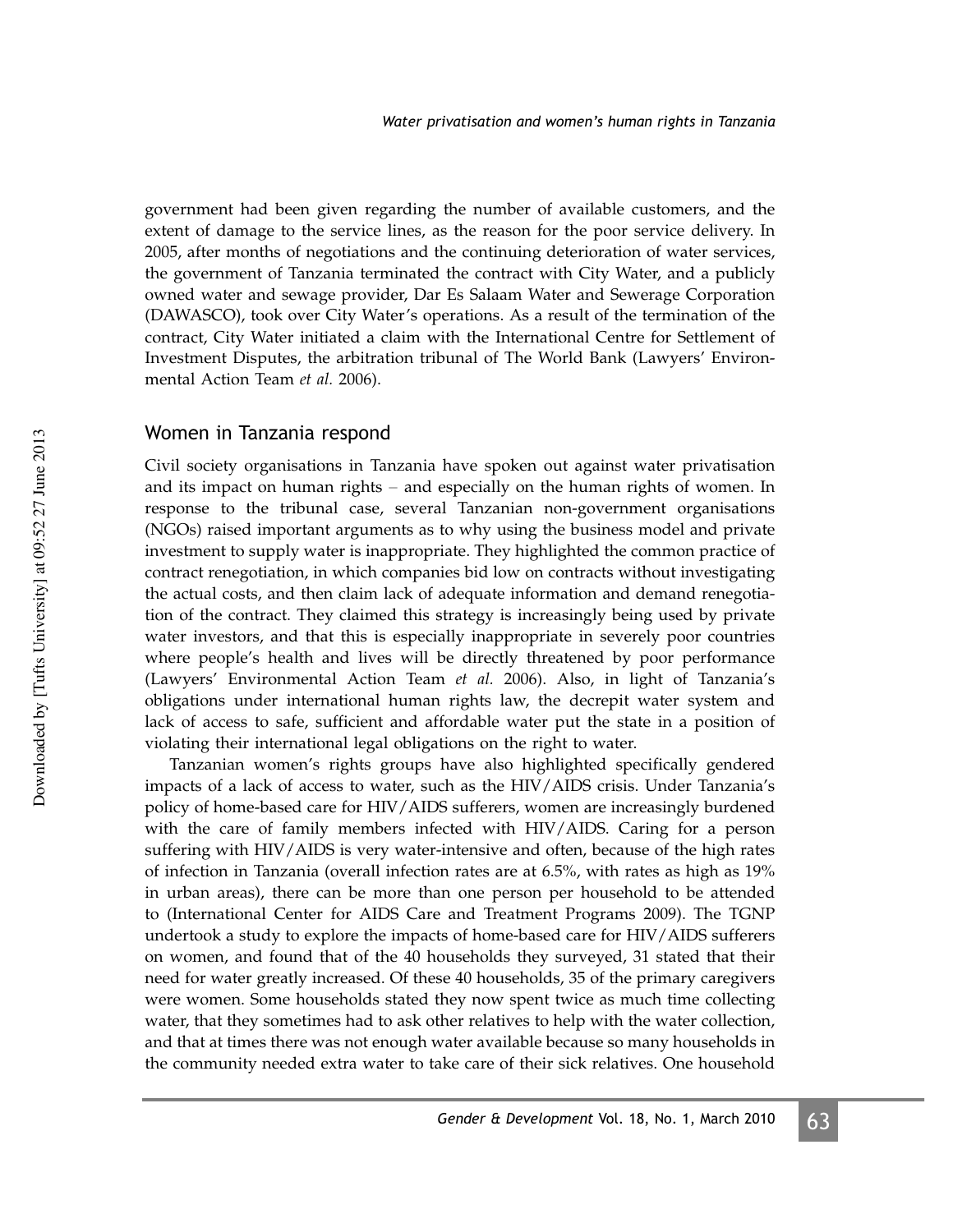in particular claimed they were paying Tshs 4,500 (US\$3.50) per day for water (TGNP 2005a), in a country where at the time the gross national income was an average of US\$760 per year (WHO 2009).

The lack of access to clean water also impacts on women's ability to earn a livelihood from growing fruit and vegetables and so affects the health of the entire community. In many communities around Dar Es Salaam, women grow fruit and vegetables to sell to earn income for their families. It must be done close to their homes so that they are able to attend to their other daily responsibilities. This results in many women handling contaminated water which runs off from local factories, and using this water to irrigate their gardens. In May 2008, the women of TGNP were developing a video to try and educate community members of why this practice was harmful to their health and also as an advocacy tool with municipal and national government officials (Brown 2008).

Despite the fact that women are disproportionately affected by water sector reforms, reports show little or no consultation with women during the design and implementation of the privatisation scheme in Dar Es Salaam (Action Aid 2004). Analysis of the 'pro-poor' water reform policies under this scheme failed to integrate an understanding of how impacts of reforms can be gender-specific and, therefore, did not ensure equitable access and distribution for women and girls. Issues such as the distance to water source, the impact of rising water tariffs on the household's ability to send their children to school or to buy food, the amount of water needed to care for sick family members, or the impact of inconsistent water supply, all of which have gender-specific impacts on women, were not considered (Action Aid 2004).

However, the work of TGNP and other feminist NGOs in Tanzania shows that women are analysing the problem and strategising for solutions. For example, their ground-breaking work on gender budgeting 'advocate[s] for a more people-centred participatory development strategy with equitable and just allocation of resources' (TGNP 2009). Efforts such as these have produced information, research and public awareness, and critically, they have improved the understanding of Parliamentarians of the impact their budgetary decisions have on women and the poor. The budgetary review process  $-$  which included TGNP  $-$  resulted in the requirement of gender mainstreaming to be added to the 2003 national budget for the water sector (TGNP 2009).

Women's participation is essential to ensure the gendered aspects of the lack of access to water are addressed effectively through law and policy. The active involvement of TGNP and other Tanzanian women's organisations has successfully created awareness of the critical impact access to water has on women. Although women's groups in Tanzania have been effective in ensuring their voices are heard, their critical perspectives must be integrated throughout the design, implementation and monitoring processes if women's right to water is to be fulfilled (CESCR 2003).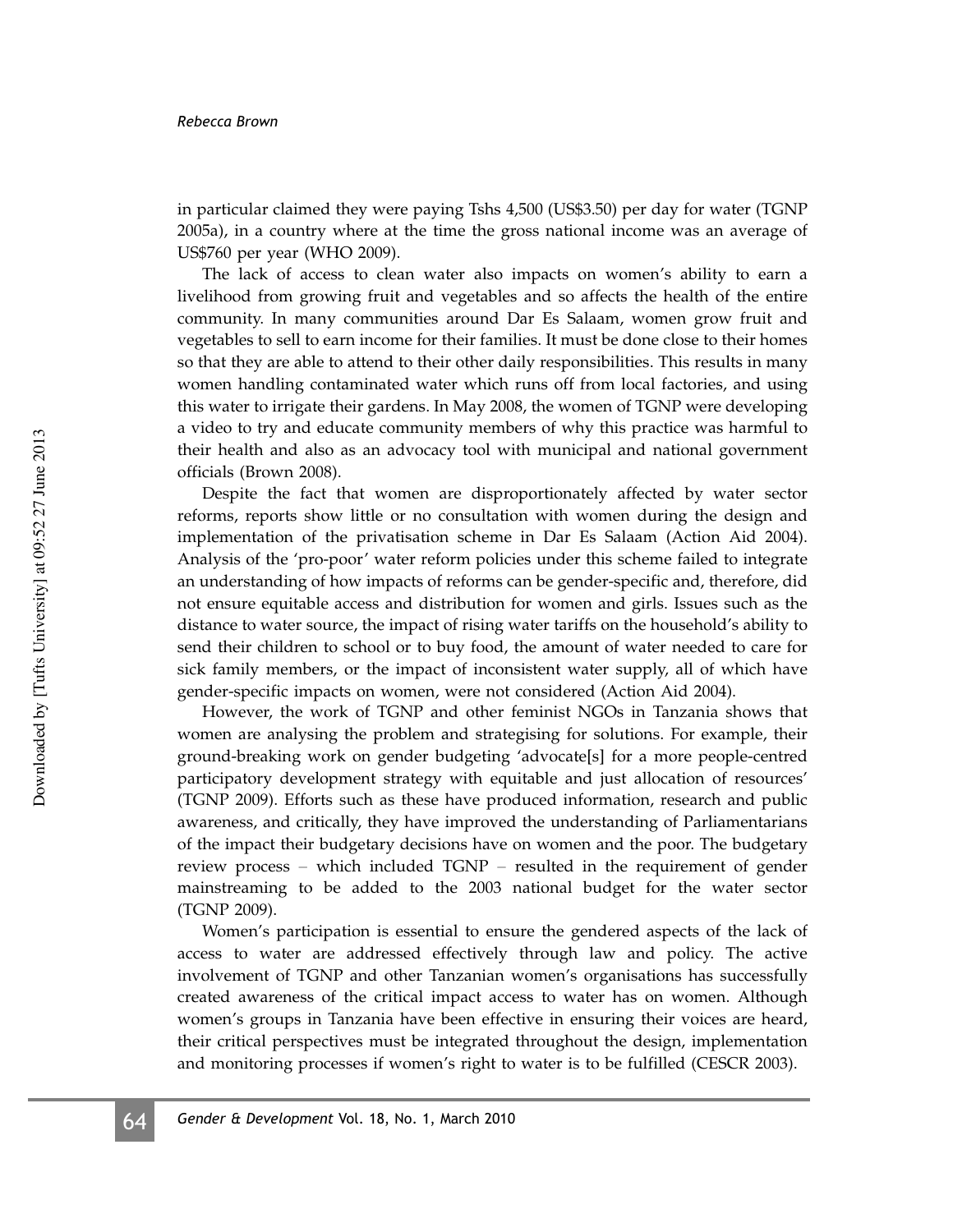#### Claiming women's human right to water

Using the human rights framework establishes a clear obligation to ensure nondiscrimination, equality and participation, and can be a critical tool to address the particular impacts of policies on women. State obligations under the International Covenant on Economic, Social and Cultural Rights integrate the requirement of ensuring non-discrimination and equality of women in the enjoyment of all rights in the Covenant (CESCR 2003). Therefore, by demanding that states honour their obligations under existing international human rights law, the participation of women during the decision-making and implementation process is required. Also, once the 'Optional Protocol' to the International Covenant on Economic, Social and Cultural Rights enters into force, legal remedies will be available for violations of Covenant obligations.

However, it would unhelpful only to focus on the role of the state in light of the current reality in which the push for privatisation is occurring. States, especially poor countries such as Tanzania, are functioning within a larger political economy dominated by large transnational corporations and multi-lateral institutions, controlled by wealthy donor countries (Yamin 2005). Although human rights law is still developing in this field, some processes for ensuring accountability for multilateral institutions and transnational corporations have been moving forward within the UN (for example, through the Norms on the Responsibilities for Transnational Corporations and Other Business Enterprises with Regard to Human Rights, and the appointment of a Special Representative of the United Nations Secretary-General on business and human rights). These processes have begun to explore the scope of human rights obligations of non-state actors. To date, this discussion has largely been within the state obligation to protect human rights and the corporate duty to respect human rights (Ruggie 2008). NGOs are also advancing the idea of corporate accountability for violations of human rights by attempting to engage with The World Bank Inspection Panel, and using the reporting processes on particular rights such as food, water, housing and health (Yamin 2005).

However, privatisation's drive for profits over the needs and rights of people will make it an unlikely system to meet state obligations on the right to water. Currently, where a state has contracted a private firm to provide water, it remains the obligation of the state to ensure that the private entity is meeting all of its obligations. A state cannot relinquish its human rights obligations by contracting a private company to provide services (Human Rights Council 2007). Water privatisation schemes have been widely criticised for limiting public discussion, and marginalising the voices of those who will be most affected. Integrating a human rights framework, particularly the obligations of non-discrimination and participation, is critical in ensuring that lack of access to water is understood in the context of the realities of life for different vulnerable groups, including poor women.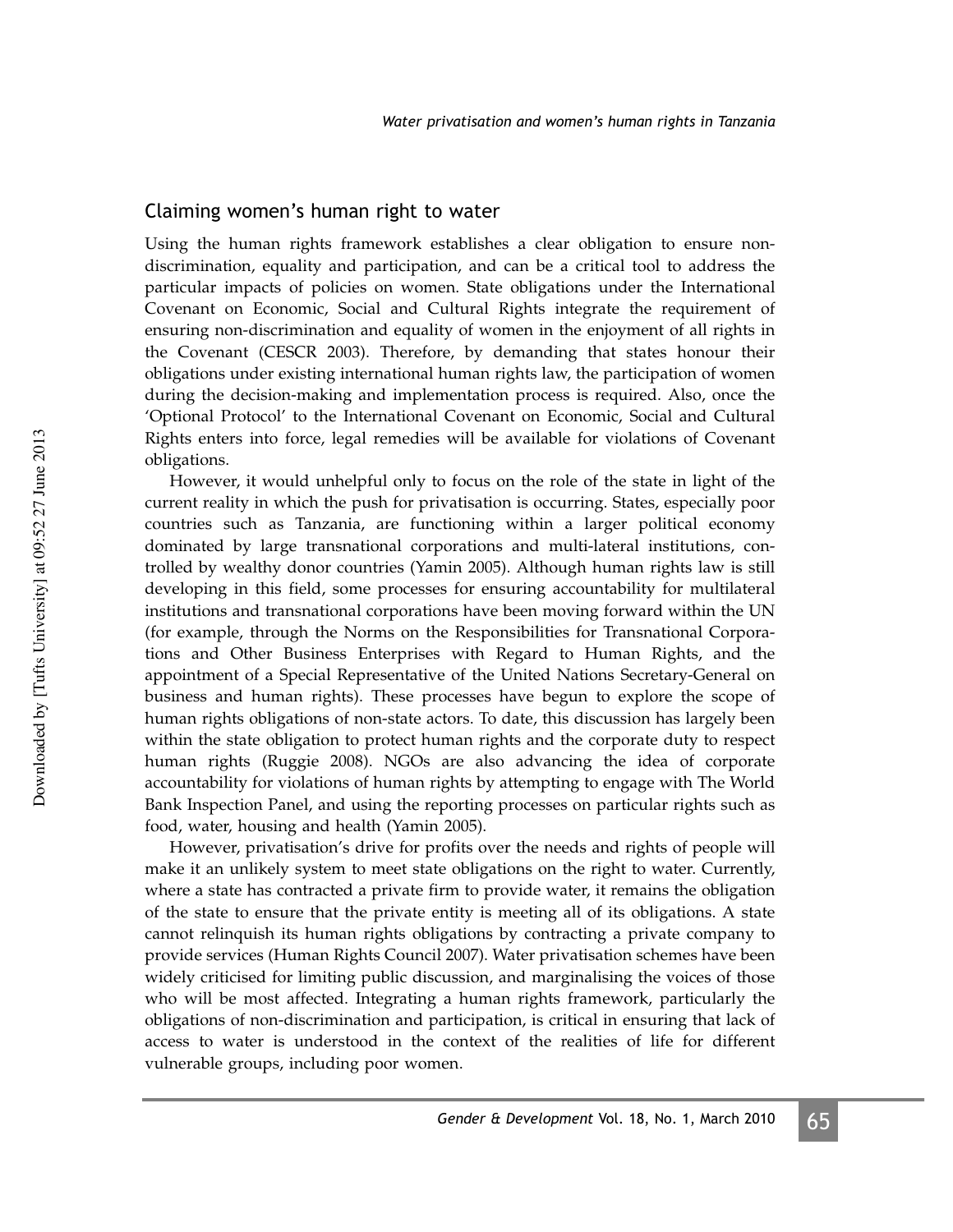Improved access to safe, affordable, sufficient and physically accessible water requires that the design of the policy itself includes the full participation of poor and marginalised women. The design and implementation of a national water strategy must ensure that the policy is formulated on the basis of equality. Every phase of the strategy must not only ensure that these women are a part of the process, but also that they are facilitated to participate as actively as possible. This is to ensure that women are not confined to the role of objects upon which state policy is based, but that they are actors in ensuring the policy responds to their realities and accounts for differences between them. Finally, for the call for participation to be meaningful, it must ensure the real power is transferred from the state and third parties to women and the community to foster collective action that yields results (Yamin 2005).

Current surveys of privatisation plans around the world show that, to date, privatisation of water has failed to increase access in any meaningful way. Of course, this is not to say that nationally controlled and operated water service providers can always ensure fulfilment of the human right to water for women; but national control would at least mean that civil society maintains the ability to engage with policymakers, and demand access to information regarding service provision. This generally increases the possibility of demanding accountability based on established obligations under international human rights law.

#### Conclusion

Increasing women's access to safe, sufficient and affordable water requires that states, development practitioners, activists and NGOs, recognise the inherent short-comings of applying a business model approach to such a fundamental and critical human right as water. The complex challenges faced by women living in poverty who lack access to the water they need are most unlikely to be addressed by private companies. If governments do rely on private providers to supply water, they must ensure that their internationally agreed obligations regarding upholding the right to water are respected. Although it is unlikely that private providers of such a critical resource will have the incentive actually to fulfil the human right to water, at a minimum they must be aware of, and agree to respect, the state's obligations.

Historic and systemic discrimination against women has inscribed gender roles which require them to walk miles every day for water, care for sick family members, and be responsible for cooking and cleaning for the household. When the state fails to ensure sufficient water is available to meet these needs, the burden falls on women at the expense of their education, livelihood and health. Regardless of the public or private nature of the water service provision, support for women to claim their human rights, and to organise effectively, can bring about lasting change. This support is best provided by ensuring the conditions necessary for women to participate actively in all aspects of the design, implementation and monitoring of water service delivery,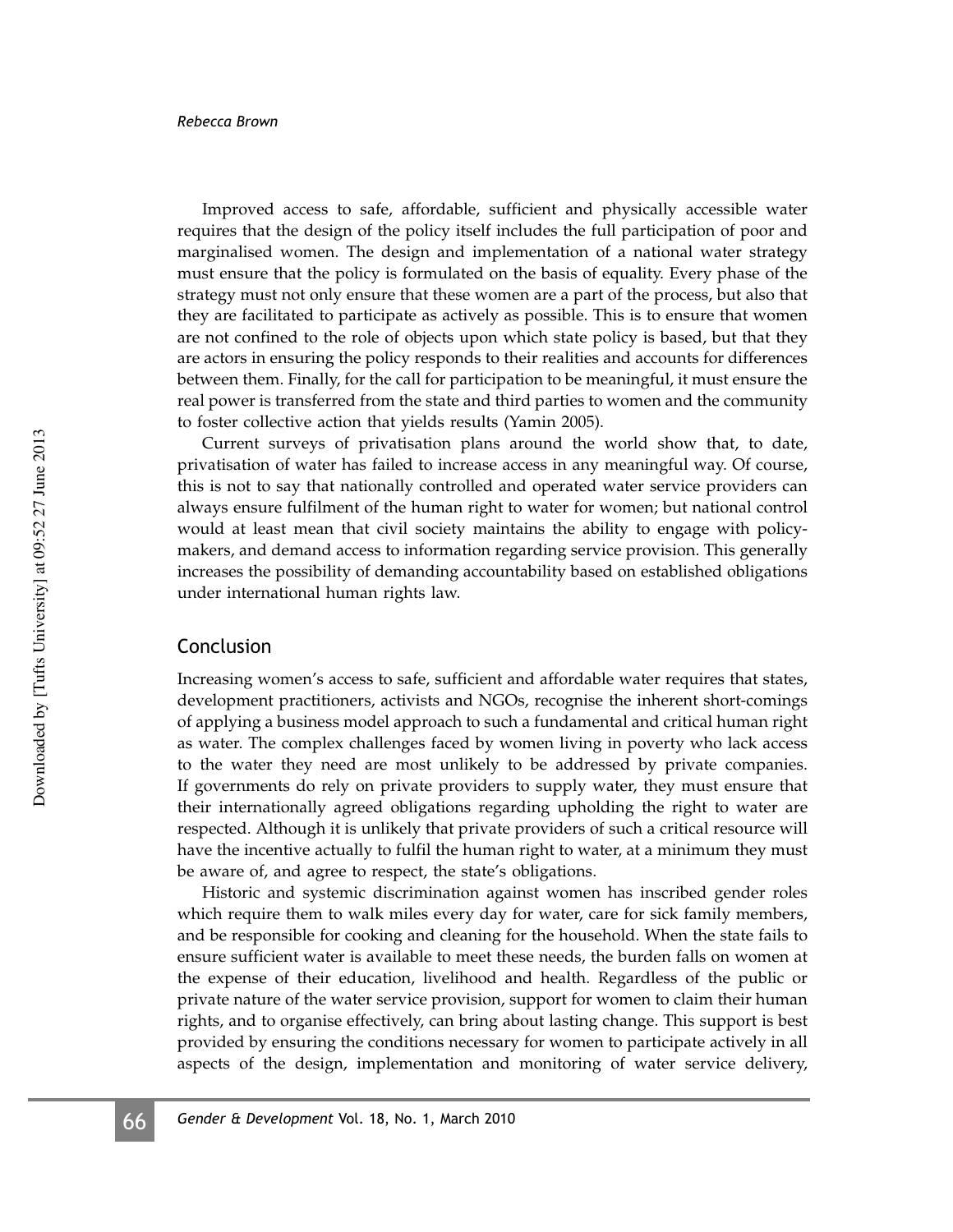ensuring that women are not only objective beneficiaries, but active contributors in demanding implementation of human rights obligations. The inclusion of women in decision-making must, therefore, be meaningful, and create the conditions in which women are able to enter and change spaces of political, social and economic power.

Rebecca Brown coordinates the Adjudication of Economic, Social and Cultural Rights (ESCR) and Women and ESCR working groups with the International Network for Economic, Social and Cultural Rights (ESCR-Net). Prior to joining ESCR-Net she focused on the human right to water at the Unitarian Universalist Service Committee and has worked with the Women's Environment and Development Organization (WEDO). Postal address: International Network for Economics, Social and Cultural Rights (ESCR-Net), 211 East 43rd st., Suite 906, New York, NY 10017, USA. Email: rbrown@escr-net.org

#### References

- ActionAid (2004) Turning off the Taps: Donor Conditionality and Water Privatisation in Dar Es Salam, Tanzania, September 1994, http://www.eldis.org/id21ext/s9brglgl.html (last accessed 21 January 2010)
- Attakoya Thangal v. Union of India (1990) 1 KLT 580
- Bluemel, E.B. (2004) 'The implications of formulating a human right to water', Ecology Law Quarterly 31: 957-1006
- Brown, Rebecca (2008) Interview with TGNP Water Campaign staff, Dar Es Salaam, Tanzania, 18 May 2008
- CESCR (2003) 'General Comment 15, ''The Right to Water'' (Twenty-ninth session)', in 'Compilation of General Comments and General Recommendations Adopted by Human Rights Treaty Bodies', UN Doc. HRI/GEN/1/Rev.6 at 105
- Department for International Development (2001) Addressing the Water Crisis Healthier and More Productive Lives for Poor People, London: DFID
- Gleick, Peter (2007) 'The Right to Water', Pacific Institute, http://pacinst.org/reports/ human\_right\_may\_07.pdf (last accessed 27 January 2010)
- Gorsboth, M. (2005) Identifying and Addressing Violations of the Human Right to Water, Heidelberg, Germany: FoodFirst International Action Network and Bread for the World
- Human Rights Council (2007) 'Report of the United Nations High Commissioner for Human Rights on the Scope and Content of the Relevant Human Rights Obligations Related to Equitable Access to Safe Drinking Water and Sanitation under International Human Rights Instruments, Sixth Session', UN Doc. A/HRC/6/3
- International Center for AIDS Care and Treatment Programs (2009) 'Tanzania', http:// columbia-icap.org/wherewework/tanzania (last accessed August 2009)
- Khosla, P. and R. Pearl (2003) Untapped Connections, Gender, Water and Poverty: Key Issues, Government Commitments and Actions for Sustainable Development, New York: Women's Environment and Development Organization
- Lawyers' Environmental Action Team, Legal and Human Rights Centre, Tanzanian Gender Networking Programme, Center for International Environmental Law, and